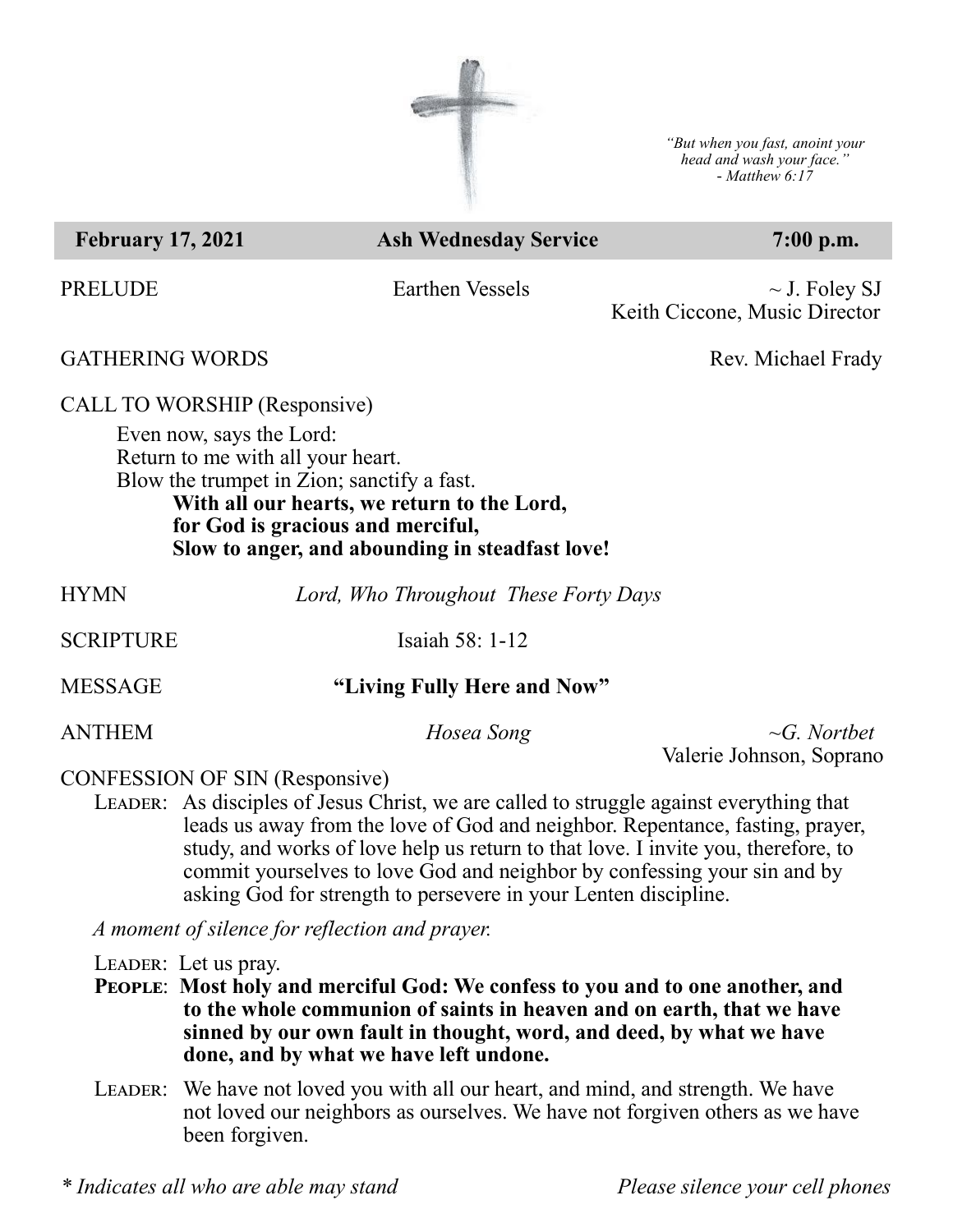#### **People**: **Have mercy on us, O God.**

LEADER: We have been deaf to your call to serve as Christ served us. We have not been true to the mind of Christ. We have grieved your Holy Spirit.

**People: Have mercy on us, O God.**

- LEADER: We confess to you, O God, all our past unfaithfulness. The pride, hypocrisy, and impatience in our lives,
- **People: We confess to you, O God.**

LEADER: Our self-indulgent appetites and ways and our exploitation of other people,

**People: We confess to you, O God.**

LEADER: Our anger at our own frustration and our envy of those more fortunate than ourselves,

**People: We confess to you, O God.**

LEADER: Our intemperate love of worldly goods and comforts and our dishonesty in our daily life and work,

**People: We confess to you, O God.**

LEADER: Our negligence in prayer and worship and our failure to commend the faith that is in us,

# **People: We confess to you, O God.**

LEADER: Accept our repentance, O God, for the wrongs we have done. For our neglect of human need and suffering and our indifference to injustice and cruelty,

#### **People: Accept our repentance, O God.**

- LEADER: For all false judgments, for uncharitable thoughts toward our neighbors, and for our prejudice and contempt toward those who differ from us,
- **People: Accept our repentance, O God.**
- LEADER: For our waste and pollution of your creation and our lack of concern for those who come after us,

**People: Accept our repentance, O God.**

LEADER: Restore us, O God, and let your anger depart from us.

PEOPLE: Favorably hear us, O God, for your mercy is great.  **Amen.**

IMPOSITION OF ASHES *Just As I Am*

# PRAYER FOR REDEMPTION

\

O God, accomplish in us the work of your salvation, **That we may show forth your glory.**

By the cross and passion of our Savior,

**Bring us with all your saints to the joy of Christ's resurrection. Amen.**